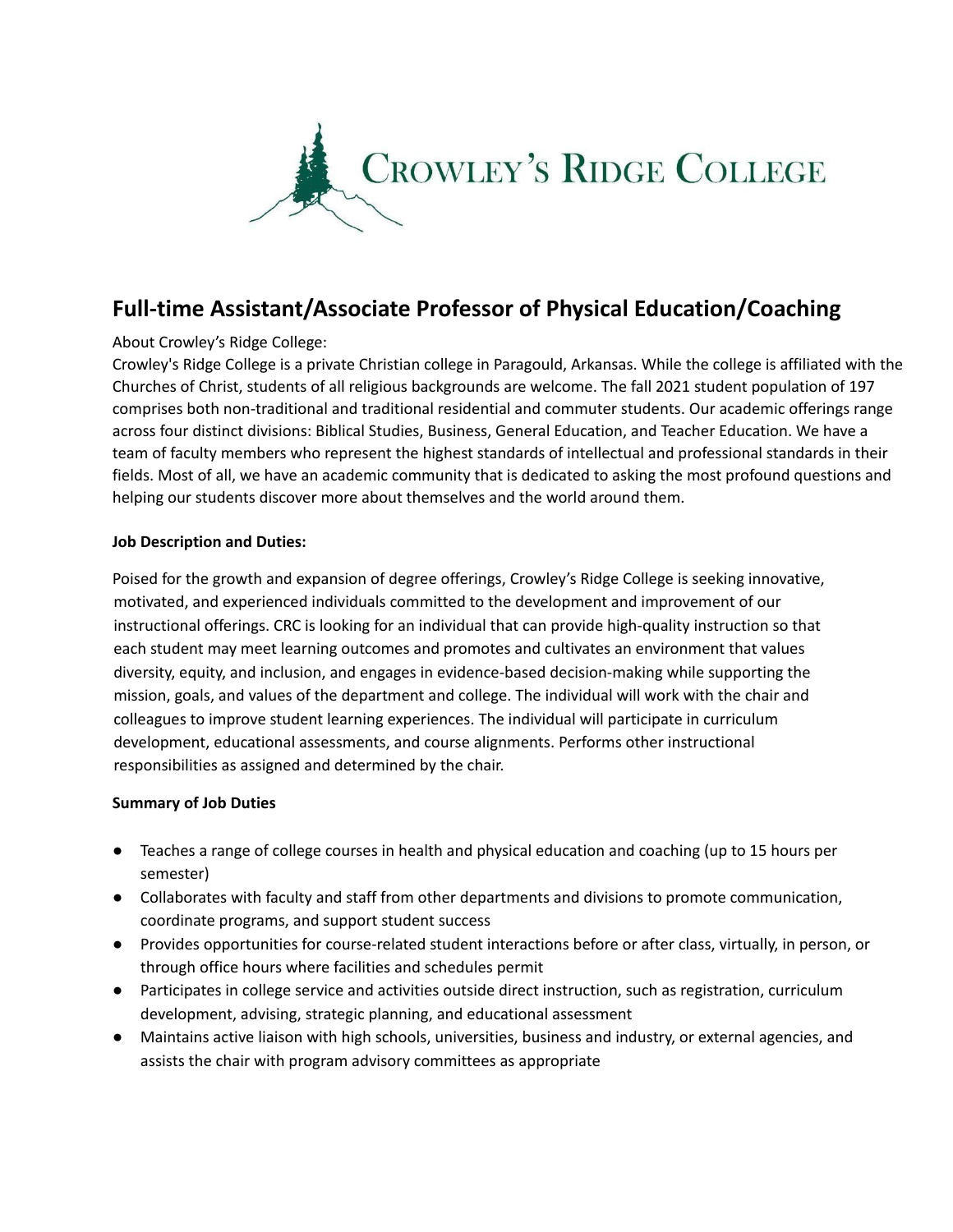- Supports student recruitment, placement, and retention
- Professional development and scholarly activity
- Responsible for maintaining a positive work atmosphere by acting and communicating in a Christian manner that fosters teamwork
- Supervises and places PE majors in their field experiences
- Other duties as assigned

#### **Minimum Degree Qualifications**

- Master's Degree in health education, health promotion, physical education, kinesiology, exercise science, or a related field OR master's degree in education and at least 18 graduate credit hours in health education, health promotion, physical education, kinesiology, exercise science, or a related field.
- Preference is given to qualified active members of the Church of Christ. A strong commitment to a Christian lifestyle and Christian education is required.
- Ability to communicate effectively both orally and through written work
- Ability to teach courses in accordance with college catalog, schedule of classes, course outlines, course syllabi, and any departmental guidelines
- Ability to teach online courses and utilize appropriate technology

#### **Desired Experience Qualifications**

- Experience in online course development
- History of committee service
- Experience in curriculum development
- Familiarity with Moodle
- Previous higher education leadership experience
- An active member of the Church of Christ
- Terminal degree

### **Application**

- 1. Cover letter stating interest in the position at Crowley's Ridge College.
- 2. Curriculum vitae/resume.
- 3. Unofficial transcripts.
- 4. List of three references.
- 5. Statement of faith